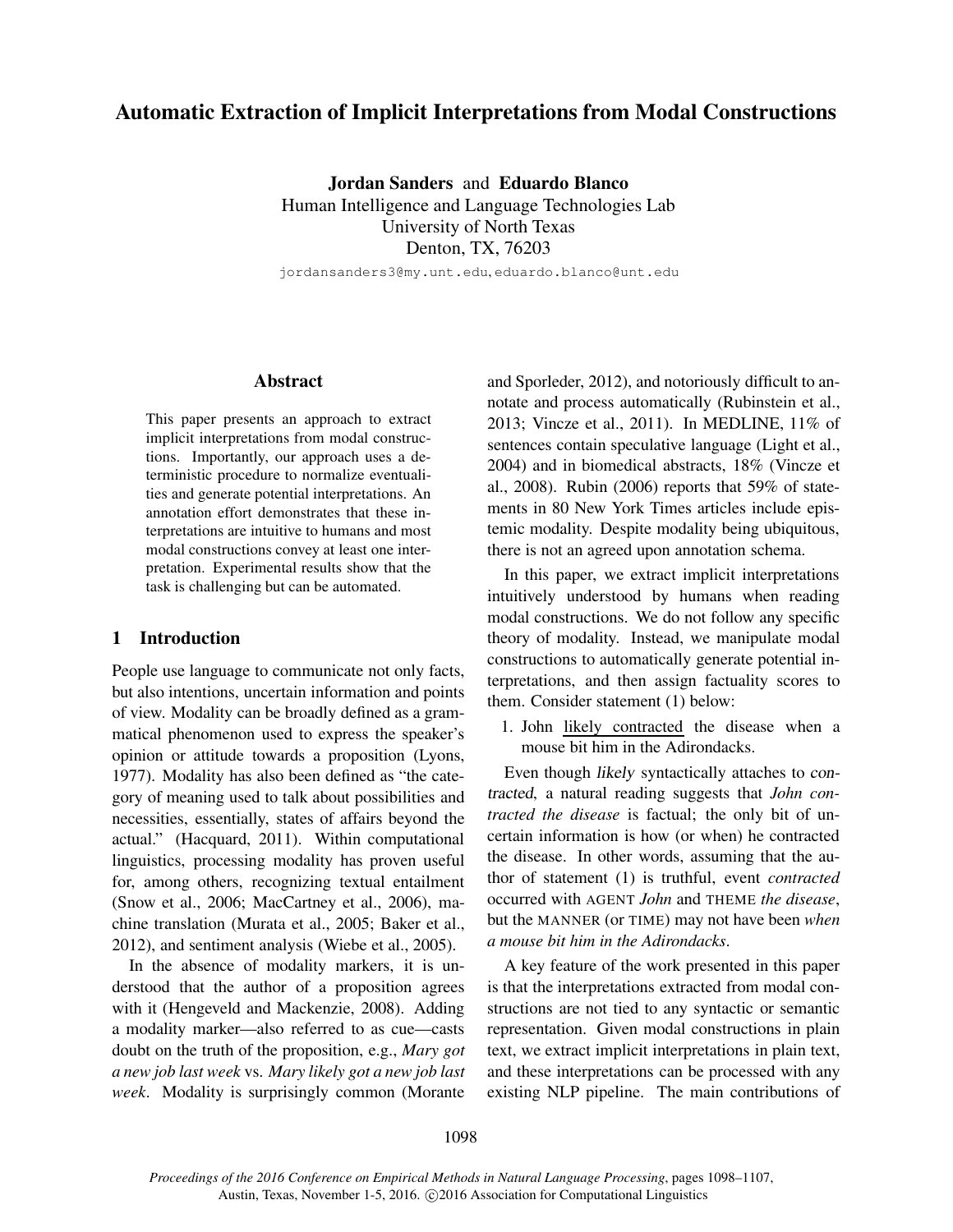this paper are: (1) procedure to automatically generate potential interpretations from modal constructions; (2) annotations assessing the factuality of potential interpretations generated from  $OntoNotes;<sup>1</sup>$ and (3) experimental results using several features.

# 2 Previous Work

Theoretical works in philosophy and linguistics have studied modality for decades (Palmer, 2001; Jespersen, 1992). Morante and Sporleder (2012) summarize some of these works and related phenomena, e.g., evidentiality, certainty, factuality, subjectivity. There are several expressions that have modal meanings (Fintel, 2006), including auxiliaries (must, should, etc.), adverbs (perhaps, possibly, etc.) nouns (possibility, chance, etc.) adjectives (necessary, possible, etc.) and conditionals (e.g., If the light is on, Sandy is home). Most previous works in computational linguistics target modal adverbs (Rubinstein et al., 2013; Carretero and Zamorano-Mansilla, 2013; de Waard and Maat, 2012), and some also target other modal triggers such as reporting verbs (e.g., The evidence *suggests* that he caused the fire), references, or all verbs (Diab et al., 2009). Following these previous works, we focus on modal adverbs.

Beyond theoretical works, there are many proposals to annotate modality. Doing so has proven challenging: following different annotations schemas on the same source text yields little overlap (Vincze et al., 2011), and Carretero and Zamorano-Mansilla (2013) present an analysis of disagreements when targeting modal adverbs. Annotation schemas typically include 3 tasks: identifying modality triggers, their scopes, and sources (Quaresma et al., 2014; Sánchez and Vogel, 2015). Many also classify the modality into several types (epistemic, circumstantial, ability, deontic, etc.) or a fine-grained taxonomy (Rubinstein et al., 2013; Nissim et al., 2013). In this paper, we are not concerned with modeling modality per se, or classifying instances of modality into predefined classes or hierarchies. Instead, we extract implicit interpretations from modal constructions in order to mirror intuitive readings.

FactBank is probably the best-known corpus for event factuality (Saurí and Pustejovsky, 2009). It was created following carefully crafted annotation

guidelines and examples comprising 34 pages.<sup>2</sup> The guidelines detail a manual normalization step to "identify the full event that needs to be assessed in terms of its factuality" (p. 12), and the annotation process includes identifying the sources that are assessing factuality (p. 15). de Marneffe et al. (2012) reannotate a subset of FactBank with factuality values from the reader's perspective—they call it veridicality—using crowdsourcing. Both FactBank and de Marneffe et al. (2012), rely on manual normalization to identify the eventuality whose factuality is being annotated. Instead, we present an automated approach: we manipulate semantic roles and syntactic dependencies deterministically to generate several potential interpretations per modal construction, and then assess their factuality.

Many other efforts expand on FactBank using crowdsourced annotations, different annotation schemas (usually simpler) or other domains. Prabhakaran et al. (2012) use crowdsourcing to classify propositions into 5 modalities: ability, effort, intention, success and want. Soni et al. (2014) target the factuality of quotes (direct and indirect) in Twitter. Lee et al. (2015) detect events and assess factuality using easy-to-understand short instructions to crowdsource annotations. Unlike us, they annotate factuality at the individual token level, where annotated tokens are deemed events by annotators. Prabhakaran et al. (2015) define and annotate propositional heads with four categories: (1) non-belief propositions, or (2) committed, non-committed or reported belief. Instead of assessing factuality only for propositional heads (usually verbs, one assessment per proposition), we do so for potential interpretations automatically generated by manipulating verbs and their arguments deterministically.

All works cited in the previous two paragraphs either manually normalize text prior to assessing factuality—making automation from plain text impossible—or assess factuality for tokens deemed events (ordered, delay, agreed, etc.) or full propositions (a verb and all its arguments). Unlike them, we automatically generate potential interpretations from a single modal construction—or, equivalently, automatically generate several normalizations—and then assess their factuality.

<sup>&</sup>lt;sup>1</sup> Available at www.sanders.tech

<sup>2</sup> https://catalog.ldc.upenn.edu/docs/ LDC2009T23/annotationGuidelines.pdf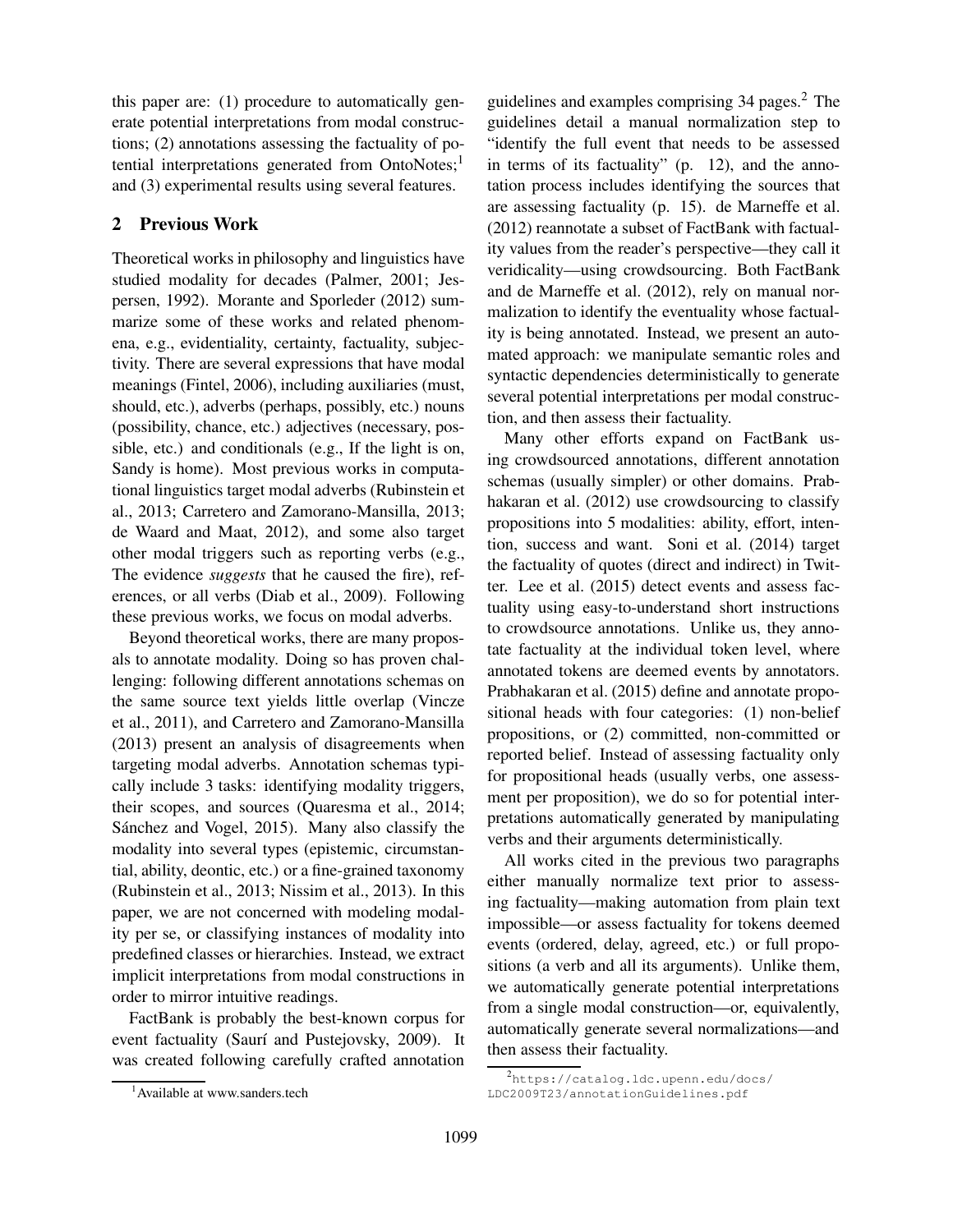### 3 Terminology and Background

We use the term *modal construction* to refer to verbargument structures modified by a modal adverb (possibly, probably, etc.). We use the term *implicit interpretation*, or *interpretation* to save space, to refer to meaning intuitively understood by humans when reading a modal construction. *Potential interpretations* are interpretations automatically generated whose factuality has yet to be determined. The *factuality* of an interpretation is a score indicating its likelihood—whether it is true, false or unknown given the modal construction.

We work on top of OntoNotes (Hovy et al., 2006) because it includes text from several genres (news, broadcast and telephone conversations, weblogs, etc.) and includes part-of-speech tags, parse trees, PropBank-style semantic roles and other linguistic information.<sup>3</sup> Very briefly, PropBank (Palmer et al., 2005) has two kinds of semantic roles: numbered roles ( $ARG<sub>0</sub>$ ,  $ARG<sub>1</sub>$ , etc.), which are defined in verb-specific framesets, and argument modifiers (ARGM-TMP, ARGM-LOC, etc.), we refer the reader to the aforementioned reference, and the guidelines and framesets<sup>4</sup> for more details. We transformed the parse trees in OntoNotes into syntactic dependencies using Stanford CoreNLP (Manning et al., 2014).

#### 4 Corpus Creation

We define a two-step procedure to create a corpus of modal constructions and the implicit interpretations intuitively understood by humans when reading them. First, we automatically generate potential interpretations from modal constructions by manipulating syntactic dependencies and semantic roles. Second, we manually score potential interpretations according to their likelihood. These interpretations and scores are later used to learn how to score potential interpretations automatically (Section 6).

## 4.1 Generating Potential Interpretations

Selecting Modal Constructions. OntoNotes is a large corpus containing 63,918 sentences. Creating a corpus of interpretations for all modal constructions is outside the scope of this paper. In order

to alleviate the annotation effort, we focus on selected modal constructions. Specifically, we select verb-argument structures that have one ARGM-ADV or ARGM-MNR role, and that role is one of the following modal adverbs: certainly, clearly, definitely, likely, obviously, possibly, probably, surely, or unlikely. These adverbs are the most frequent that satisfy the above filter. Additionally, we discard verbargument structures with *to be* as the main verb. These rules retrieve 324 modal constructions.

Automatic Normalization. Modal constructions often occur in long multi-clause sentences. In order to identify the eventuality from which potential interpretations should be generated, we automatically normalize the original sentence. Normalizing consists of a battery of deterministic steps implemented using syntactic dependencies and semantic roles. In contrast with previous work (Section 2), our normalization is fully automated. Hereafter, we use *verb* to refer to the main verb in the modal construction, *adverb* to the modal adverb, and *sem roles* to all semantic roles in the modal construction.

- 1. Remove *adverb*.
- 2. Convert negated verb-argument structures into their positive counterparts. We follow 3 steps inspired by the rules to form negation proposed by (Huddleston and Pullum, 2002):
	- (a) Remove the negation mark by deleting the token whose syntactic dependency is neg.
	- (b) Remove auxiliaries, expand contractions, and fix third-person singular and past tense. For example (before: after), *doesn't go*: *goes*, *didn't go*: *went*, *won't go*: *will go*. To implement this step, we loop through tokens whose head is the negated verb with dependency aux, and use a list of irregular verbs<sup>5</sup> and grammar rules to convert to third-person singular and past tense based on orthographic patterns.
	- (c) Rewrite negatively-oriented polaritysensitive items. For example (before: after), *anyone*: *someone*, *any longer*: *still*, *yet*: *already*. *at all*: *somewhat*. We use the correspondences between negatively-oriented and positively-

<sup>&</sup>lt;sup>3</sup>We use the CoNLL-2011 Shared Task distribution (Pradhan et al., 2011), http://conll.cemantix.org/2011/

<sup>4</sup> http://propbank.github.io/

<sup>5</sup> https://en.wikipedia.org/wiki/English\_ irregular\_verbs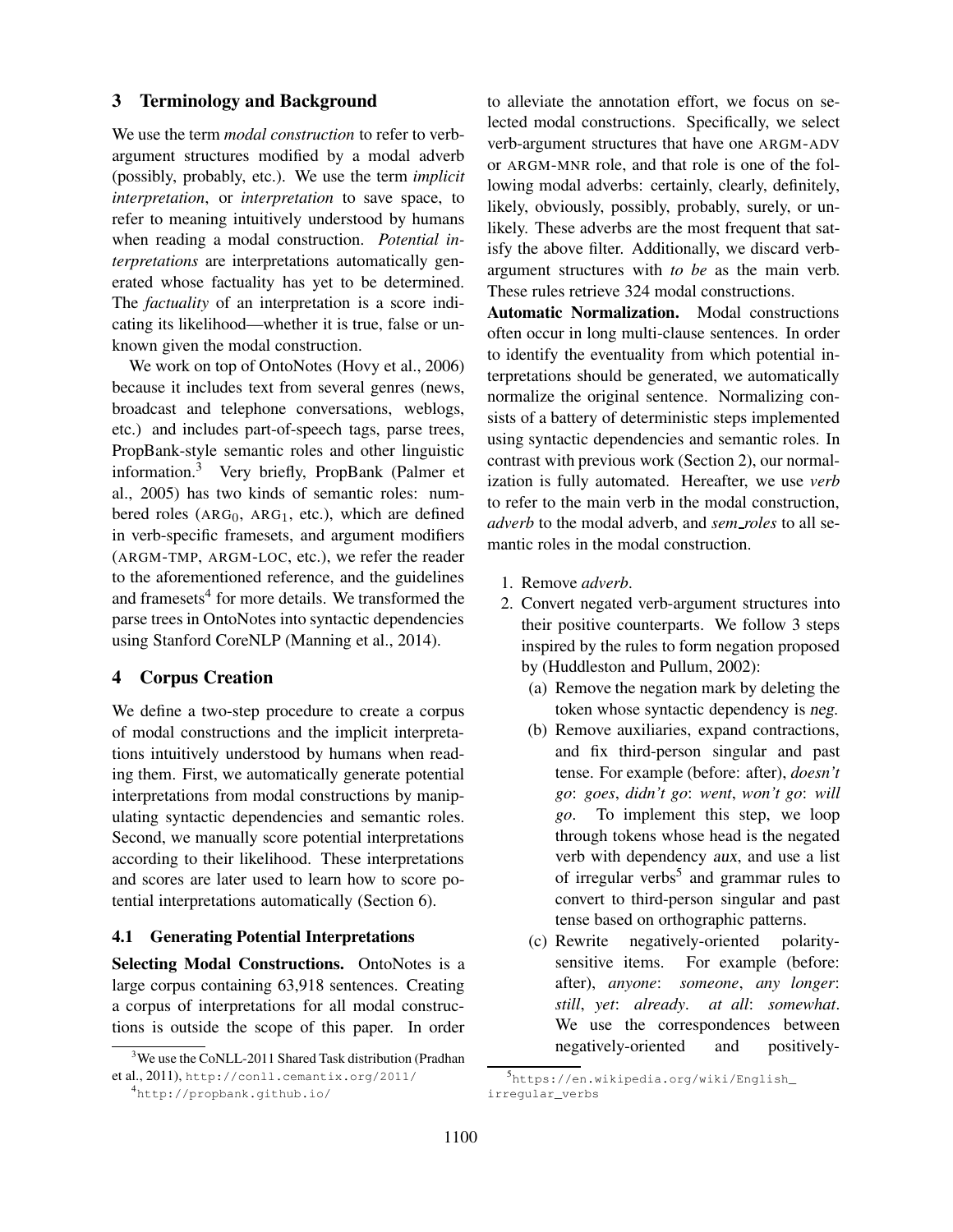Sent. 1: The danger is [probably] $_{ARGM-ADV}$  [he] $_{ARG_0}$  [can] $_{ARGM-MOD}$  [not] $_{ARGM-NEG}$  [deliver] $_{verb}$  [the promises that he

|                                                                                                                                                                                                         | made during the campaign. $]_{ABG_1}$ |                                                                                                  |  |  |  |
|---------------------------------------------------------------------------------------------------------------------------------------------------------------------------------------------------------|---------------------------------------|--------------------------------------------------------------------------------------------------|--|--|--|
| Normalization                                                                                                                                                                                           | Step                                  | Output                                                                                           |  |  |  |
|                                                                                                                                                                                                         |                                       | The danger is he cannot deliver the promises that he made during the campaign.                   |  |  |  |
|                                                                                                                                                                                                         | $\overline{2}$                        | The danger is he can deliver the promises that he made during the campaign.                      |  |  |  |
|                                                                                                                                                                                                         | 3                                     | The danger is he will deliver the promises that he made during the campaign.                     |  |  |  |
|                                                                                                                                                                                                         | $\overline{4}$                        | He will deliver the promises that he made during the campaign.                                   |  |  |  |
|                                                                                                                                                                                                         | 5                                     | He will deliver the promises that he made during the campaign.                                   |  |  |  |
| Sent. 2: [] I wouldn't define victory as simply not raising taxes—although $[I]_{ARG_0, v_1, v_2}$ [definitely] $_{ARGM-ADV, v_1}$                                                                      |                                       |                                                                                                  |  |  |  |
| [would] <sub>ARGM-MOD, <math>v_1</math></sub> [like] $v_1$ [to [defer] $v_2$ [raising taxes] <sub>ARG1</sub> , $v_2$ [as long as prudently possible.] <sub>ARG2</sub> , $v_2$ ] <sub>ARG1</sub> , $v_1$ |                                       |                                                                                                  |  |  |  |
|                                                                                                                                                                                                         | Step                                  | Output                                                                                           |  |  |  |
|                                                                                                                                                                                                         | 1                                     | I wouldn't define [] although I would like to defer raising taxes as long as prudently possible. |  |  |  |
|                                                                                                                                                                                                         | 2, 3                                  | I would define [] although I will like to defer raising taxes as long as prudently possible.     |  |  |  |
| Normalization                                                                                                                                                                                           | $\overline{4}$                        | I will like to defer raising taxes as long as prudently possible.                                |  |  |  |
|                                                                                                                                                                                                         | 5                                     | Normalization 1: I will like to defer raising taxes as long as prudently possible.               |  |  |  |
|                                                                                                                                                                                                         |                                       | Normalization 2: I will defer raising taxes as long as prudently possible.                       |  |  |  |
| Interpretations                                                                                                                                                                                         | From                                  | Potential Interpretation                                                                         |  |  |  |
|                                                                                                                                                                                                         | norm. 1                               | $[ABC0]$ will like to defer raising taxes as long as prudently possible.                         |  |  |  |
|                                                                                                                                                                                                         |                                       | I will like $\{to ARG_1\}.$                                                                      |  |  |  |
|                                                                                                                                                                                                         | norm. 2                               | $ARG0$ will defer raising taxes as long as prudently possible.                                   |  |  |  |
|                                                                                                                                                                                                         |                                       | I will defer ${ARG_1}$ as long as prudently possible.                                            |  |  |  |
|                                                                                                                                                                                                         |                                       | I will defer raising taxes ${ARG_2}$ .                                                           |  |  |  |
|                                                                                                                                                                                                         |                                       | I will defer $\{ARG_1\}$ $\{ARG_2\}$ .                                                           |  |  |  |

Table 1: Step-by-step execution of the procedure to automatically normalize modal constructions (Sentences 1 and 2) and generate potential interpretations (Sentence 2).

oriented polarity-sensitive items by (Huddleston and Pullum, 2002, pp. 831).

- 3. Fix modal verbs and tense. If a modal verb (can, could, may, would, should, must, etc.) has as syntactic head *verb*, we transform the modal construction into past or future depending on the modal and tense of *verb*. For example: *could go: went*, *can go: will go*, *should have gone: went*. We use the same grammar rules and list of irregular verbs as in Step (2b).
- 4. Select relevant tokens. We remove all tokens in the original sentence except *verb* and tokens belonging to the roles in *sem roles*. Additionally, we fix phrasal verbs by adding tokens with the part-of-speech tag RP whose syntactic head is *verb* and dependency type prt (semantic roles in OntoNotes are annotated for verb tokens, missing the preposition when *verb* is a phrasal verb would inadvertently change meaning). We also add all tokens to the left of *verb* until we find the first token whose part-of-speech tag does not start with VB, MD, RB or EX (verbs, modals, adverbs and existential *there*).
- 5. Generate additional normalizations. If *verb* is

followed by  $TO + verb_2$  (e.g., want to go, like to play, intend to pass), we generate an additional normalization for *verb*<sub>2</sub> after merging the semantic roles of *verb* and *verb*<sub>2</sub>.

Table 1 exemplifies the automatic normalization step by step with 2 modal constructions.

Generating Potential Interpretations in Plain Text. Inspired by the rules Blanco and Sarabi (2016) used to generate interpretations from negation, we generate potential interpretations from modal constructions by toggling off combinations of roles in  $sem\_roles.$  We consider numbered roles  $(ARG<sub>0</sub>–$ ARG5), and argument modifiers (ARGM-) ending in LOC, TMP, MNR, PRP, CAU, EXT, PRD or DIR.

Table 1 lists some potential interpretations generated from a sample modal construction. The total number of potential interpretations for the 324 selected modal construction is 1,756 (average: 5.4).

We recognize that our procedure to generate implicit interpretations is unable to generate some useful interpretations. For example, from *This is [a person who]*ARG<sup>1</sup> *[likely]*ARGM-ADV *[died]*verb *[on impact versus perhaps freezing to death* $J_{\text{ARGM-MNR}}$ , we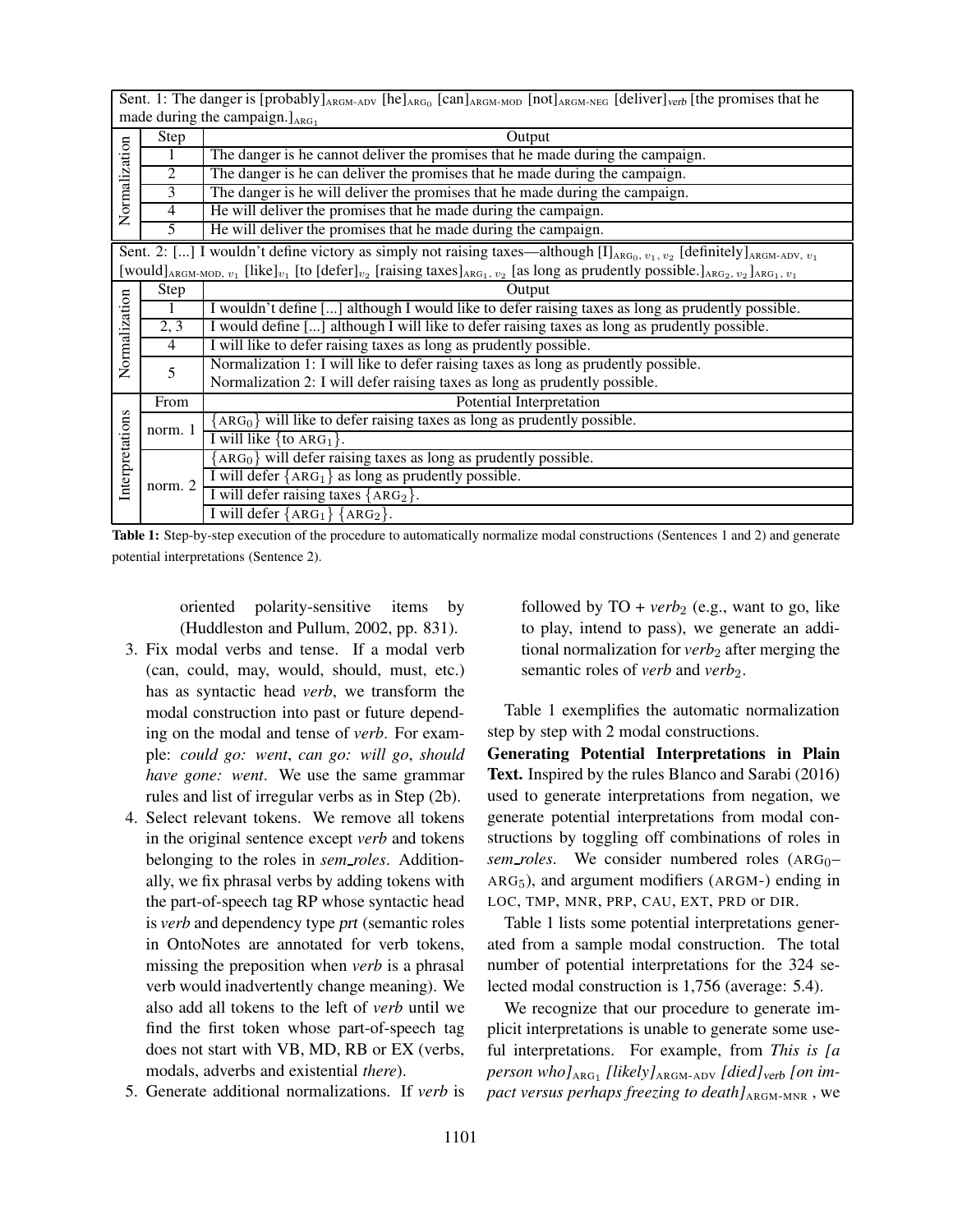generate *This is a person who died* {ARGM-MNR}, which is factual: the only uncertain information is the manner in which the person died. Since we toggle off semantic roles of *verb*, our procedure is unable to generate *A person died on impact* and *A person died freezing to death*; the former interpretation would receive a higher factuality score than the latter. We argue that automation is preferable, and reserve for future work generating interpretations that require splitting semantic roles.

#### 4.2 Scoring Potential Interpretations

After automatically generating potential interpretations, we collected manual annotations to determine their factuality. The annotation interface showed the original sentence containing the modal construction, the previous and next sentences as context, and no additional information. Following previous work (Saurí and Pustejovsky, 2009; de Marneffe et al., 2012), we found it useful not to restrict answers to *yes* or *no*, but to allow for degrees of certainty. Specifically, we asked "Given the 3 sentences above, do you believe that the statement [potential interpretation] below is true?". Answers are a score ranging from −5 to 5, where −5 indicates *Certainly no*, 5 indicates *Certainly yes*, and the scores in between indicate a continuum of certainty (0 indicates *unknown*).

After pilot annotations, we examined disagreements and defined the following simple guidelines:

- 1. Context (previous sentence, target sentence, and next sentence) is taken into account.
- 2. World knowledge available at the time the original sentence was authored—not new knowledge available after—is taken into account.
- 3. Semantic roles toggled off are replaced with a semantically related substitute (Turney and Pantel, 2010) for the original role, e.g., give: take, customer: sales associate.

### 5 Corpus Analysis

The total number of modal constructions selected is 324 and the number of potential interpretations automatically generated in 1,756 (average: 5.4 interpretation per modal construction). 39.4% of interpretations are scored with a high degree of certainty. We define *high certainty* as a score below −3 (interpretation is false) or larger than 3 (interpretation is

|                     | #   | $% \neq 0$ | Mean score       |         |
|---------------------|-----|------------|------------------|---------|
| # roles toggled off |     |            | $\left( \right)$ | < 0     |
|                     | 345 | 87.25      | 3.96             | $-3.94$ |
|                     | 800 | 48.50      | 3.67             | $-3.90$ |
|                     | 479 | 20.46      | 3.55             | -4.03   |
| റ                   | 120 | 5.83       | 3.50             | -3.00   |

Table 2: Number of interpretations generated by toggling off 0, 1, 2 or 3 roles (#), percentage of interpretations not scored zero ( $\% \neq 0$ ), and mean scores of interpretations with positive and negative scores.

| Role             | #   | $\% \neq 0$ | Mean score               |         |
|------------------|-----|-------------|--------------------------|---------|
|                  |     |             | $\Omega$<br>$\mathbf{I}$ | < 0     |
| None             | 345 | 87.25       | 3.96                     | $-3.94$ |
| ARG <sub>1</sub> | 671 | 30.40       | 3.60                     | $-3.92$ |
| ARG <sub>0</sub> | 604 | 25.50       | 3.72                     | $-3.94$ |
| ARG <sub>2</sub> | 140 | 28.57       | 3.85                     | $-3.84$ |
| ARGM-MNR         | 271 | 32.84       | 3.40                     | $-3.85$ |
| ARGM-TMP         | 231 | 28.57       | 3.71                     | $-3.84$ |
| ARGM-LOC         | 82  | 23.17       | 3.43                     | $-4.60$ |
| Other            | 290 | 20.00       | 3.38                     | $-3.87$ |

Table 3: Number of interpretations generated by toggling off each semantic role (#), percentage of interpretations not scored zero ( $\% \neq 0$ ), and mean score of interpretations with positive and negative scores.

true). Importantly, on overage, modal constructions have 2.13 interpretations scored with high certainty, and 1.23 scored 3 or higher. In other words, on average, our procedure generates over 2 interpretation that are either true or false, and over 1 interpretation that is true per modal construction.

Tables 2 and 3 present basic corpus statistics. The percentage of interpretations annotated with a score different than 0 depends greatly on the number of roles toggled off (Table 2): 0: 87.25%, 1: 48.50%, 2: 20.46%, 3: 5.83%. Note that the number of roles toggled off does not significantly affect the mean score of interpretations not scored 0 (Table 2, last 2 columns). Most interpretations have either  $ARG<sub>0</sub>$ or  $ARG_1$  toggled off (Table 3), and the percentages of interpretations not scored zero range from 20% to 32.84% depending on the semantic role. Note that the average score of interpretations scored positively and negatively, however, does not depend on whether a semantic role is toggled off.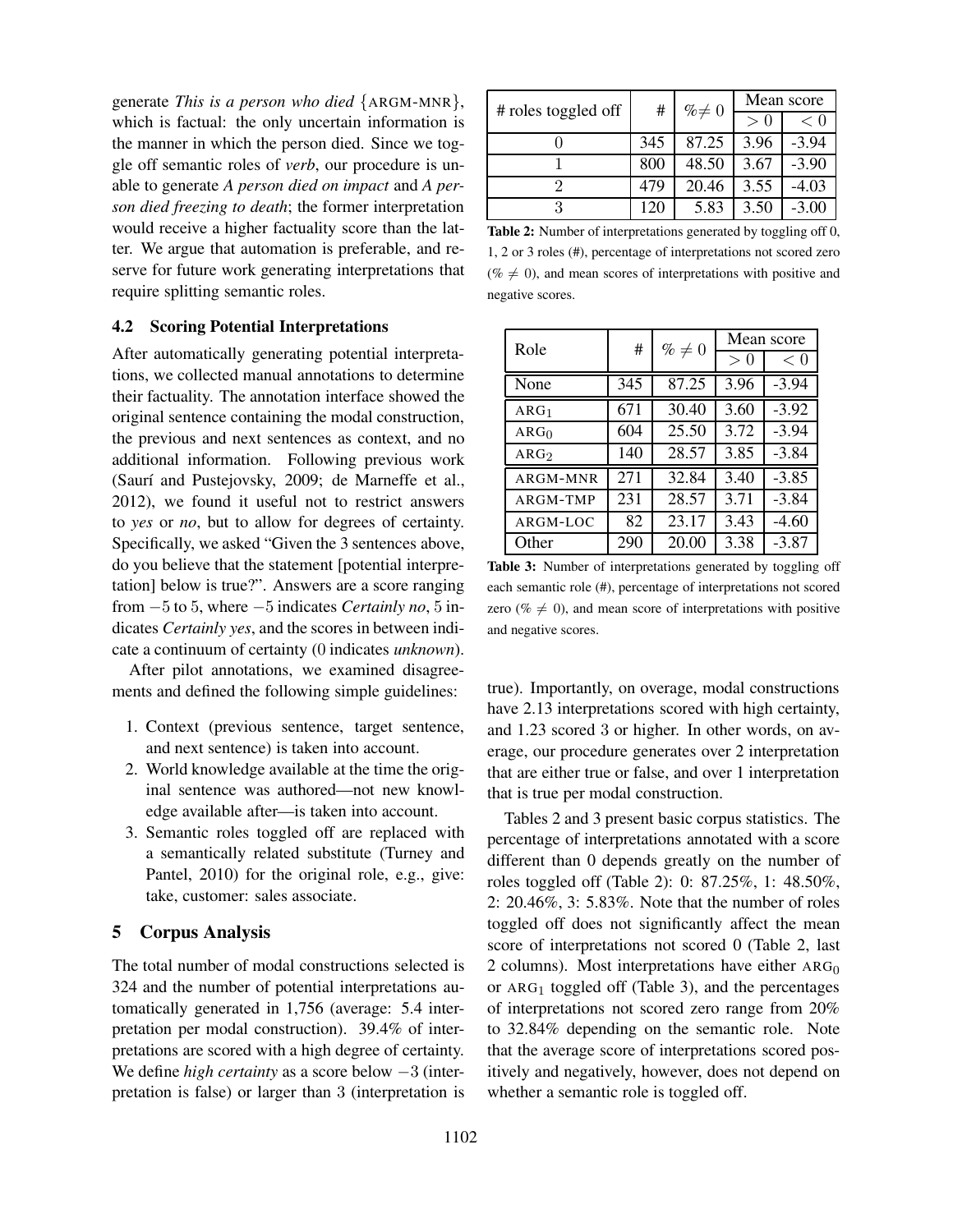|              | Original sentence and sample of automatically generated potential interpretations                                                                                                                                                                                                                                                                                                                                                                                                                                 | Score |  |  |
|--------------|-------------------------------------------------------------------------------------------------------------------------------------------------------------------------------------------------------------------------------------------------------------------------------------------------------------------------------------------------------------------------------------------------------------------------------------------------------------------------------------------------------------------|-------|--|--|
|              | Context, previous sentence: The last thing we want to do is react to every wild statement that they make.<br>Original sentence: [But] <sub>ARGM-DIS</sub> [they] <sub>ARGM</sub> [certainly] <sub>ARGM-ADV</sub> [chose] <sub>verb</sub> [that] <sub>ARG1</sub> [to get our attention<br>and that of the international community. $l_{\text{ARGM-PRP}}$<br>Context, next sentence: Uh but what they've got to realize is there is no magic bullet here.                                                           |       |  |  |
|              | - Interpretation 1.1: But they chose that to get our attention and that of the international community.<br>- Interpretation 1.2: But they chose ${ARG_1}$ to get our attention and that of the international community.                                                                                                                                                                                                                                                                                           | -5    |  |  |
| 2            | Context, previous sentence: Saddam Hussein (interrupting): Before you offer me your rotten goods, I ask you<br>did you find weapons of mass destruction in Iraq or not?<br>Original sentence: Rumsfeld (disconcerted): We haven't found them yet, but [we] $_{\text{ARG}_0}$ [will] $_{\text{ARG}_0}$<br>$[surely]_{\text{ARGM-ADV}}$ [find] <sub>verb</sub> [them] <sub>ARG1</sub> [one day] <sub>ARGM-TMP</sub> .<br>Context, next sentence: Do you deny that you had intentions to manufacture a nuclear bomb? |       |  |  |
|              | - Interpretation 2.1: We will find them one day.<br>- Interpretation 2.2: We will find them ${ARGM-TMP}$ .                                                                                                                                                                                                                                                                                                                                                                                                        | $-3$  |  |  |
| $\mathbf{3}$ | "This is a rare case of [a company with a big majority holder which] $_{\text{ARGO}}$ [will] $_{\text{ARGM-MOD}}$ [probably] $_{\text{ARGM-ADV}}$<br>[act] <sub>verb</sub> [in the interests of the minority holders] <sub>ARG1</sub> ", one investor says.                                                                                                                                                                                                                                                       |       |  |  |
|              | - Interpretation 3.1: ${ARG_0}$ will act in the interests of the minority holders.<br>- Interpretation 3.2: A company with a big majority holder will act $\{ARG_1\}$ .                                                                                                                                                                                                                                                                                                                                           |       |  |  |
| 4            | <i>I</i> wouldn't define victory as simply not raising taxes—although $II_{\text{ARG}_0, v_1, v_2}$ [definitely] <sub>ARGM-ADV, <math>v_1</math></sub><br>[would] <sub>ARGM-MOD, <math>v_1</math></sub> [like] $v_1$ [to [defer] $v_2$ [raising taxes] <sub>ARG1</sub> , $v_2$ [as long as prudently possible.] <sub>ARG2</sub> , $v_2$ ] <sub>ARG1</sub> , $v_1$<br>- Interpretation 4.1: I will like to defer raising taxes as long as prudently possible.                                                      |       |  |  |
|              | - Interpretation 4.2: I will defer raising taxes as long as prudently possible.                                                                                                                                                                                                                                                                                                                                                                                                                                   |       |  |  |

Table 4: Annotation Examples. For each example, we show the original sentence containing the modal construction, context if helpful to determine scores, and 2 selected interpretations and their scores. Square brackets indicate semantic roles.

#### 5.1 Annotation Quality

The annotation guidelines (Section 4.2) to score potential interpretations were defined after examining disagreements in pilot annotations. After defining the guidelines, inter-annotator agreement was 0.92 on 18% of randomly selected interpretations.<sup>6</sup> Agreement measures designed for categorical labels are unsuitable, as not all disagreements are equal, e.g., 4 vs. 5, -2 vs. 5. Because of the high agreement and following previous work (Agirre et al., 2012), the rest of interpretations were annotated once.

#### 5.2 Annotation Examples

Table 4 presents annotation examples. For each example, we include the original sentence containing a selected modal construction, its context (previous and next sentence) if helpful for scoring, and 2 automatically generated potential interpretations with their annotated scores.

Example (1) shows that context helps in determining the factuality of potential interpretations (item (1) in the guidelines). After reading the three sentences, it is clear that *they* are making *wild statements*, and are hoping to get *attention* for it. Interpretation 1.1 removes adverb *certainly* and receives the highest score, 5. Interpretation 1.2 is obtained after toggling off ARG<sub>1</sub>, and receives the lowest score, −5. This low score is justified by item (3) in our annotation guidelines: replacing *wild statements* with a semantically (different but) related substitute, e.g., *But they chose reasonable statements / good manners to get our attention and that of the international community*, yields an unlikely interpretation.

The interpretations in Example (2) show again the importance of context, and also exemplify item (2) in the annotation guidelines. Interpretation 2.1, *We will find them one day* receives a high score (4/5), as given the context (and assuming that Rumsfeld is truthful), it is very likely that they will find the weapons of mass destruction, but it is not guaranteed. Note that annotators are not allowed to use the fact that the weapons were never found (item (2) in the guidelines). In Interpretation 2.2, *one day* could be replaced with *never / at no time* or similar constructions, and doing so yields the opposite of the intended meaning (score:  $-3$ ). A possible descrip-

 $6$ We set an internal deadline of 3 days after agreeing on the guidelines, and we could annotate 18% of instances in that time.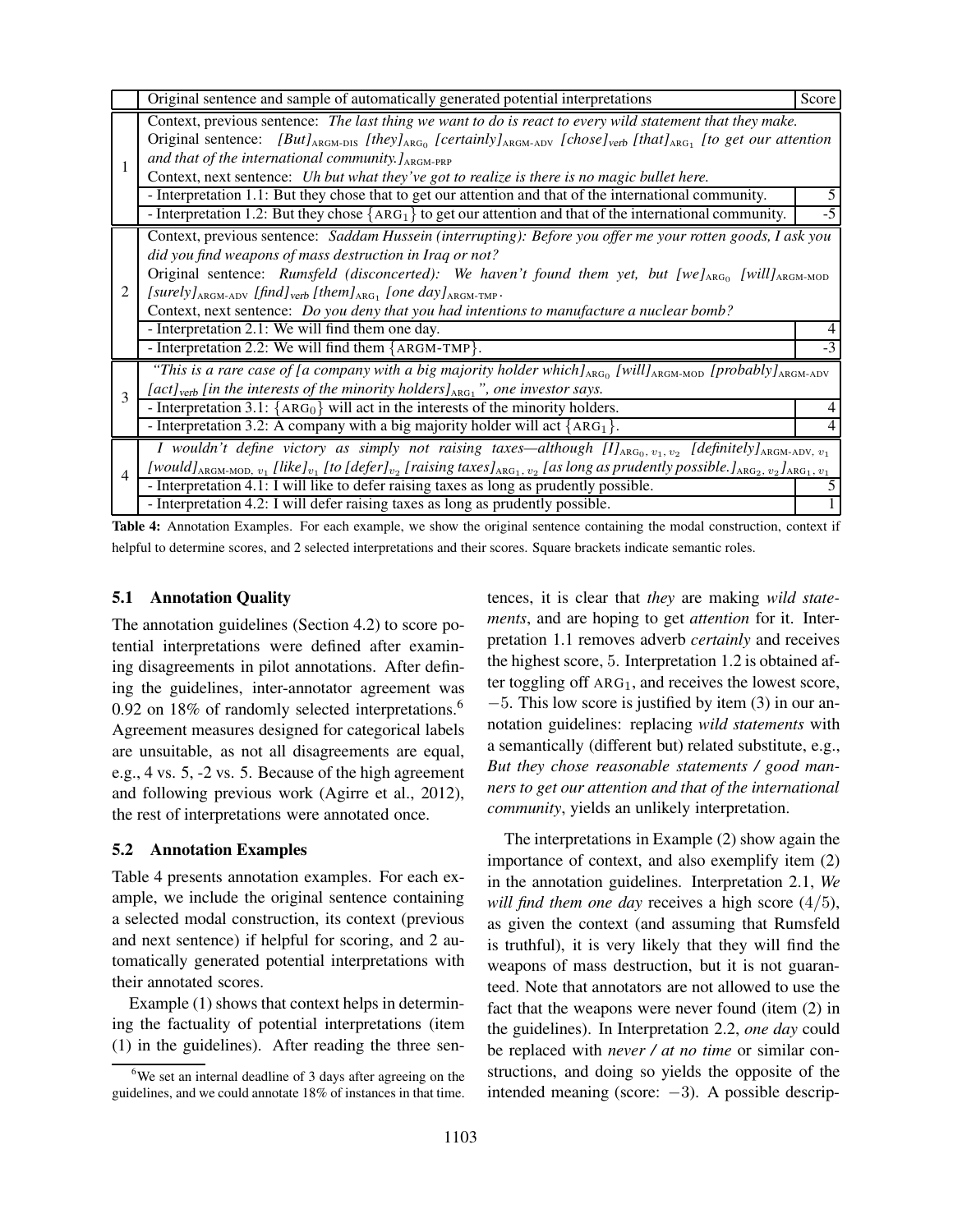| Type           | Feature         | Description                                                              |
|----------------|-----------------|--------------------------------------------------------------------------|
|                | adverb          | Word form of adverb                                                      |
|                | adverb_pos      | Part-of-speech of adverb                                                 |
| baseline       | verb            | Word form of verb                                                        |
|                | verb_pos        | Part-of-speech of verb                                                   |
|                | distance        | Number of tokens between adverb and verb                                 |
|                | direction       | Whether adverb occurs before or after verb                               |
|                | adverb_rel_pos  | Part-of-speech tags of the parent, and left and right siblings of adverb |
|                | adverb_subcat   | Concatenation of part-of-speech tags of all siblings of adverb           |
| adverb and     | verb_rel_pos    | Part-of-speech tags of the parent, and left and right siblings of verb   |
| verb           | adverb_subcat   | Concatenation of part-of-speech tags of all siblings of verb             |
|                | path, path_l    | Syntactic path between adverb and verb, and length of the path           |
|                | ancestor        | POS tag of the lowest common ancestor between verb and adverb            |
|                | has sem role    | Flags indicating whether a semantic role is in the modal construction    |
|                | num_roles_int   | Number of roles toggled off in the potential interpretation              |
|                | sem_roles_int   | Flags indicating which roles are toggled off in the interpretation       |
| interpretation | roles_distance  | Number of tokens between each semantic role and verb                     |
|                | roles_direction | Whether each semantic role occurs before or after verb                   |
|                | roles_path      | Syntactic path between each role and verb                                |
|                | roles_path_l    | Length of syntactic path between each role and verb                      |

Table 5: Features used to predict factuality scores to automatically generated potential interpretations. Features extracted from semantic role are extracted for ARG<sub>0</sub>–ARG<sub>5</sub> and modifiers (ARGM-) ending in LOC, TMP, MNR, PRP, CAU, EXT and PRD.

tion of these scores could be "almost certainly true" (4 out of 5), and "most probably false" (-3 out of -5). We see scores as a continuum of certainty, but textual description may help understand the examples.

Example (3) demonstrates the usefulness of the normalization process—specifically, Step 4, selecting relevant tokens—and the importance of replacing roles with semantically related substitutes (item (3) in the guidelines). In interpretation 3.1,  ${ARG_0}$ *will act in the interests of the minority holders, ARG*<sup>0</sup> can be replaced with *a company with several minority holders*, yielding a valid interpretation scored 4 (out of 5). Similarly, in interpretation 3.2, *A company with a big majority holder will act* {ARG1}, ARG<sup>1</sup> can be replaced with *in the interests of the big majority holder*, yielding another valid interpretation also scored 4 (out of 5).

Finally, Example (4) shows Step 5 in the automatic normalization procedure (Section 4). By creating an additional verb-argument structure, we are able to differentiate between liking to do something (Interpretation 4.1, score 5/5) and actually doing that something (Interpretation 4.2, score 1/5).

# 6 Learning to Score Potential Interpretations

In order to automatically score potential interpretations, we follow a standard supervised machine learning approach. Each potential interpretation becomes an instance, and we split modal constructions (and their potential interpretations) into training (80%) and test (20%). When splitting, we make sure that the amount of modal constructions for each adverb in each split is proportional, i.e., 80% of modal constructions with each adverb are in the train split and the rest in the test split. Splitting instances randomly would assign interpretations generated from the same modal construction to the train and test splits, and bias the results.

We trained a Support Vector Machine (SVM) for regression with RBF kernel using scikit-learn (Pedregosa et al., 2011), which uses LIBSVM (Chang and Lin, 2011). The SVM parameters (C and  $\gamma$ ) were tuned using 10-fold cross-validation with the training set, and we report results using the test split.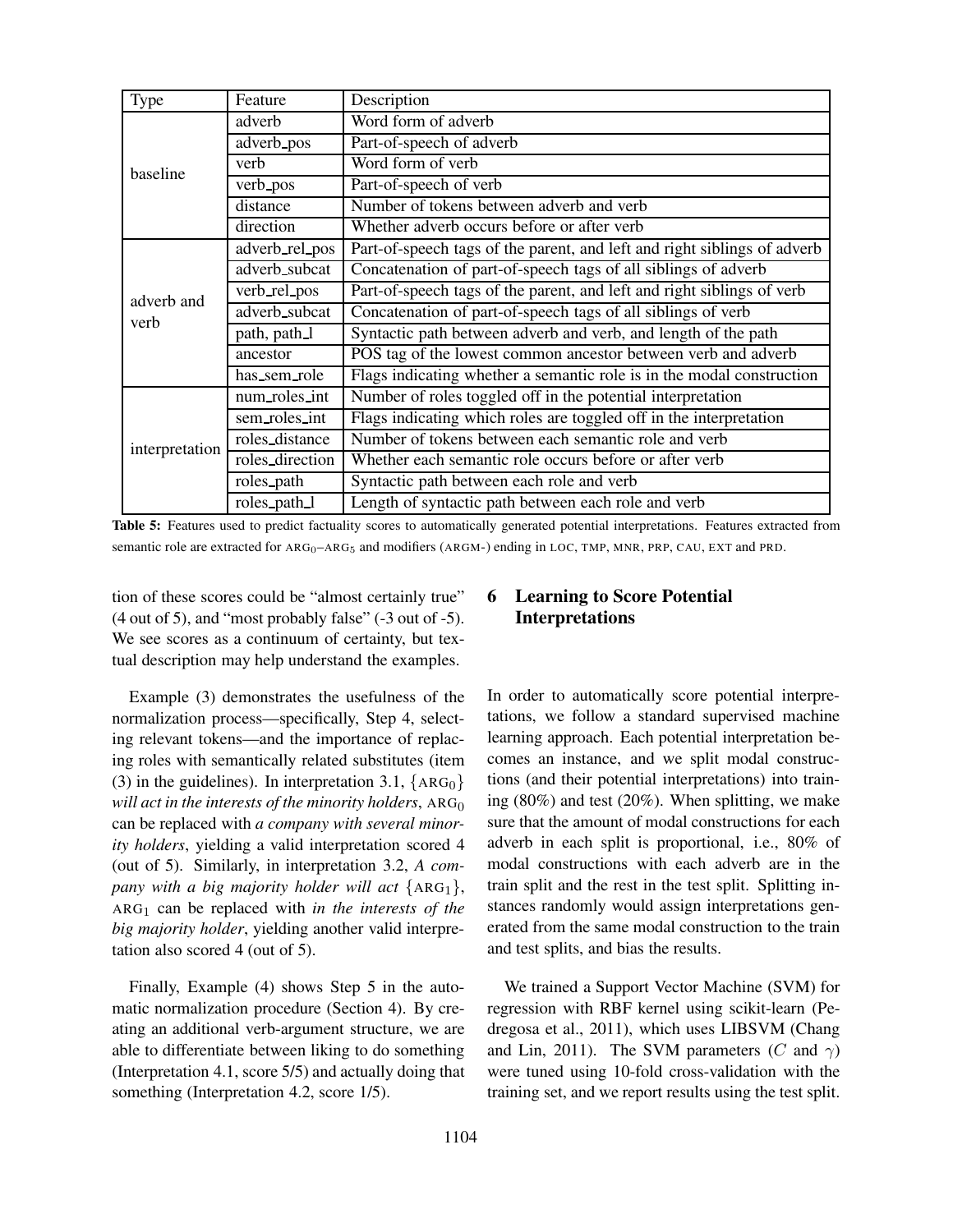| Features                                      | Pearson  |
|-----------------------------------------------|----------|
| baseline                                      | $-0.029$ |
| adverb and verb                               | 0.025    |
| interpretation                                | 0.494    |
| baseline + adverb and verb                    | $-0.013$ |
| $baseline + interpretation$                   | 0.463    |
| adverb and verb + interpretation              | 0.465    |
| $baseline + adverb and verb + interpretation$ | 0.468    |

Table 6: Pearson correlations obtained with test instances and several feature combinations.

## 6.1 Feature Selection

The full set of features is detailed in Table 5. *Baseline* features are simple features characterizing *adverb* and *verb* and we do not elaborate on them. *Adverb and verb* features are extracted from the modal construction (constituent tree and semantic roles) and provide additional information about the modal construction. *Interpretation* features characterize the potential interpretation whose factuality is being scored, and are also derived from the constituent tree and semantic roles.

Most *adverb and verb* features are standard in semantic role labeling (Gildea and Jurafsky, 2002). We include the part-of-speech tags of the parent, and left and right siblings of *adverb* and *verb*, as well as their subcategorization, i.e., the concatenation of the sibling's part-of-speech tags. We also include syntactic path between *adverb* and *verb*, and its length. Additionally, we include the common ancestor, i.e., the syntactic node of the lowest common node that is an ancestor of both *adverb* and *verb*, and use binary features to indicate whether each semantic role is present in the modal construction.

Finally, *interpretation* features characterize the semantic roles toggled off to generate the potential interpretation. We include the number of roles toggled off to generate the potential interpretation, and binary flags indicating which roles. Additionally, for each role toggled off, we include the distance from the verb (number of tokens), whether it occurs before or after the verb, the syntactic path to the verb and the length of the path.

#### 7 Experimental Results

Table 6 details results obtained with test instances using several feature combinations derived from gold linguistic information (POS tags, parse trees, semantic roles, etc.). *Baseline* and *adverb and verb* features, which characterize the modal construction from which potential interpretation are extracted, are virtually useless. They yield Pearson correlations of  $-0.029$  and  $0.025$  individually, and  $-0.013$  combined. These results suggest that the verb and adverb in the modal construction (word forms, syntactic paths, etc.) are insufficient to rank potential interpretations generated from the modal construction.

*Interpretation* features, which capture differences between potential interpretations being scored (number of roles toggled off, roles toggled off, etc.), obtain a modest Pearson correlation of 0.494. Combining *interpretation* features with other features proved detrimental, Pearson correlations are between 0.463 and 0.468.

## 8 Conclusions

Modality is a pervasive phenomenon used to talk about what is not factual. In this paper, we have presented a methodology to extract implicit interpretations from modal constructions. First, we automatically generate potential interpretations using syntactic dependencies and semantic roles, and then assign to them a factuality score.

The most important conclusion of the work presented here is that several interpretations automatically generated from a single modal construction often receive scores indicating high certainty. Indeed, on average, modal constructions have 2.13 interpretations scored lower or equal than  $-3$ , or higher or equal than 3. This contrast with previous work, which only assess factuality of one normalization per proposition.

Experimental results using supervised machine learning and relatively simple features show that the task is challenging but can be automated. We believe better results could be obtained by incorporating features capturing knowledge in the context of the modal construction, including other clauses in the same sentence, and the previous and next sentences. Another extension of the current work is to investigate a similar approach for other modality markers such as nouns (e.g., possibility, chance), adjectives (e.g.necessary, probable, ) and certain verbs (e.g., claim, suggests).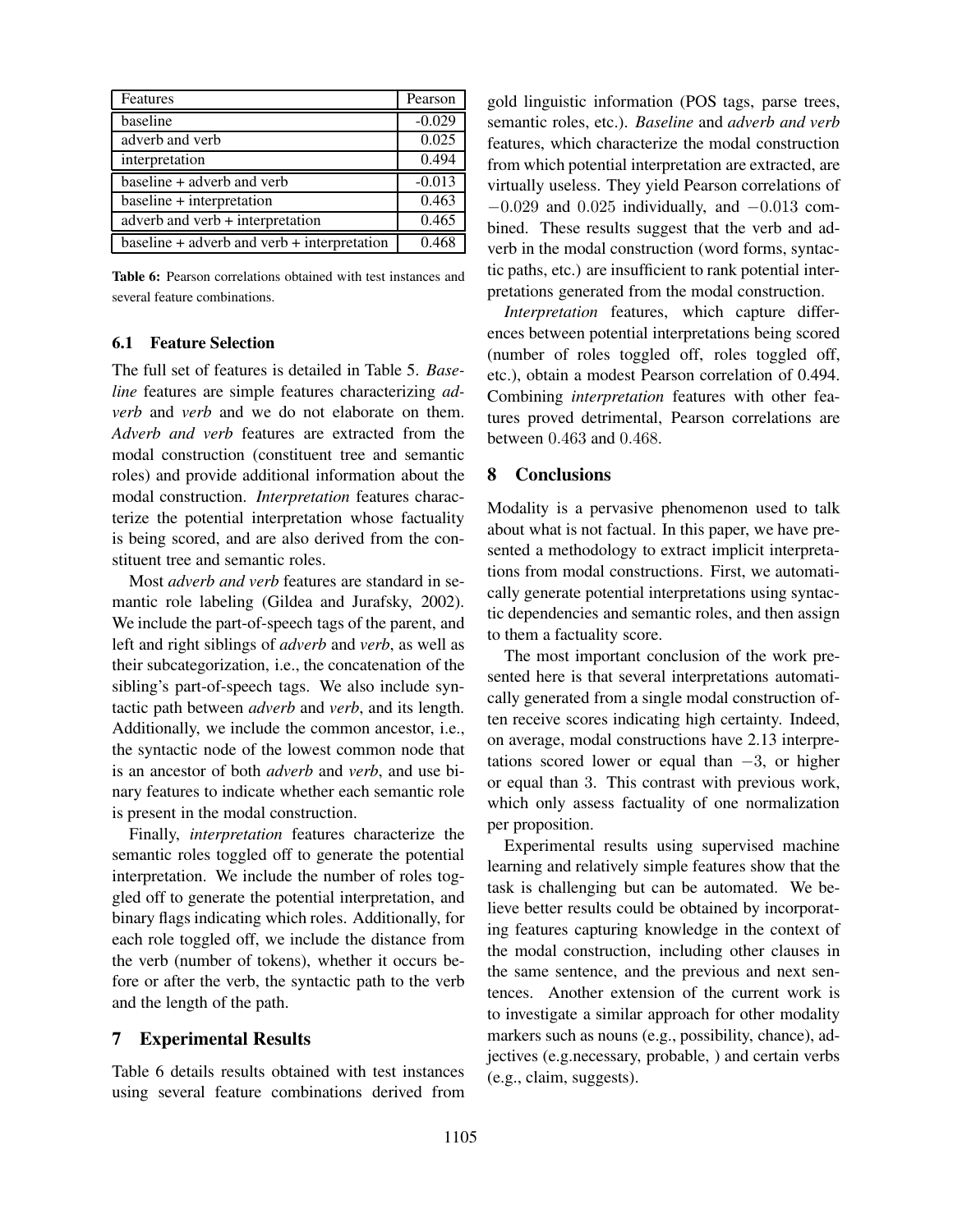#### References

- Eneko Agirre, Daniel Cer, Mona Diab, and Aitor Gonzalez-Agirre. 2012. Semeval-2012 task 6: A pilot on semantic textual similarity. In *Proceedings of the Sixth International Workshop on Semantic Evaluation (SemEval 2012)*, pages 385-393, Montréal, Canada, 7-8 June.
- Kathryn Baker, Michael Bloodgood, Bonnie J. Dorr, Chris Callison-Burch, Nathaniel W. Filardo, Christine Piatko, Lori Levin, and Scott Miller. 2012. Use of Modality and Negation in Semantically-Informed Syntactic MT. *Comput. Linguist.*, 38(2):411–438, June.
- Eduardo Blanco and Zahra Sarabi. 2016. Automatic generation and scoring of positive interpretations from negated statements. In *Proceedings of the 2016 Conference of the North American Chapter of the Association for Computational Linguistics: Human Language Technologies*, pages 1431–1441, San Diego, California, June. Association for Computational Linguistics.
- Marta Carretero and Juan Rafael Zamorano-Mansilla. 2013. An analysis of disagreement-provoking factors in the analysis of epistemic modality and evidentiality: the case of english adverbials. In *Proceedings of IWCS 2013 Workshop on Annotation of Modal Meanings in Natural Language (WAMM)*, pages 16–23, Potsdam, Germany, March.
- Chih-Chung Chang and Chih-Jen Lin. 2011. Libsvm: A library for support vector machines. *ACM Trans. Intell. Syst. Technol.*, 2(3):27:1–27:27, May.
- Marie-Catherine de Marneffe, Christopher D. Manning, and Christopher Potts. 2012. Did it happen? the pragmatic complexity of veridicality assessment. *Comput. Linguist.*, 38(2):301–333, June.
- Anita de Waard and Henk Pander Maat. 2012. Epistemic modality and knowledge attribution in scientific discourse: A taxonomy of types and overview of features. In *Proceedings of the Workshop on Detecting Structure in Scholarly Discourse*, ACL '12, pages 47– 55, Stroudsburg, PA, USA.
- Mona Diab, Lori Levin, Teruko Mitamura, Owen Rambow, Vinodkumar Prabhakaran, and Weiwei Guo. 2009. Committed belief annotation and tagging. In *Proceedings of the Third Linguistic Annotation Workshop*, pages 68–73, Suntec, Singapore, August.
- Kai Von Fintel. 2006. Modality and language. In D. Borchert, editor, *Encyclopedia of Philosophy*, pages 20–27. Macmillan Reference.
- Daniel Gildea and Daniel Jurafsky. 2002. Automatic labeling of semantic roles. *Comput. Linguist.*, 28(3):245–288, September.
- Valentine Hacquard. 2011. Modality. In C. Maienborn, K. von Heusinger, and P. Portner, editors, *Semantics: An International Handbook of Natural Language Meaning*, pages 1484–1515. Mouton de Gruyter.
- Kees Hengeveld and J. Lachlan Mackenzie. 2008. *Functional Discourse Grammar: A Typologically-Based Theory of Language Structure*. Oxford University Press.
- Eduard Hovy, Mitchell Marcus, Martha Palmer, Lance Ramshaw, and Ralph Weischedel. 2006. OntoNotes: the 90% Solution. In *NAACL '06: Proceedings of the Human Language Technology Conference of the NAACL, Companion Volume: Short Papers on XX*, pages 57–60, Morristown, NJ, USA.
- Rodney D. Huddleston and Geoffrey K. Pullum. 2002. *The Cambridge Grammar of the English Language*. Cambridge University Press, April.
- Otto Jespersen. 1992. *The philosophy of grammar*. University of Chicago Press, Chicago.
- Kenton Lee, Yoav Artzi, Yejin Choi, and Luke Zettlemoyer. 2015. Event detection and factuality assessment with non-expert supervision. In *Proceedings of the 2015 Conference on Empirical Methods in Natural Language Processing*, pages 1643–1648, Lisbon, Portugal, September.
- Marc Light, Xin Ying Qiu, and Padmini Srinivasan. 2004. The language of bioscience: Facts, speculations, and statements in between. In Lynette Hirschman and James Pustejovsky, editors, *HLT-NAACL 2004 Workshop: BioLINK 2004, Linking Biological Literature, Ontologies and Databases*, pages 17–24, Boston, Massachusetts, USA, May 6.
- John Lyons. 1977. *Semantics*. Cambridge University Press. Cambridge Books Online.
- Bill MacCartney, Trond Grenager, Marie-Catherine de Marneffe, Daniel Cer, and Christopher D. Manning. 2006. Learning to recognize features of valid textual entailments. In *Proceedings of the Main Conference on Human Language Technology Conference of the North American Chapter of the Association of Computational Linguistics*, HLT-NAACL '06, pages 41–48, Stroudsburg, PA, USA.
- Christopher D Manning, Mihai Surdeanu, John Bauer, Jenny Finkel, Steven J Bethard, and David McClosky. 2014. The stanford corenlp natural language processing toolkit. In *Proceedings of 52nd Annual Meeting of the Association for Computational Linguistics: System Demonstrations*, pages 55–60.
- Roser Morante and Caroline Sporleder. 2012. Modality and negation: An introduction to the special issue. *Comput. Linguist.*, 38(2):223–260, June.
- Masaki Murata, Masao Utiyama, Kiyotaka Uchimoto, Hitoshi Isahara, and Qing Ma. 2005. Correction of errors in a verb modality corpus for machine translation with a machine-learning method.  $4(1)$ :18–37, March.
- Malvina Nissim, Paola Pietrandrea, Andrea Sanso, and Caterina Mauri. 2013. Cross-linguistic annotation of